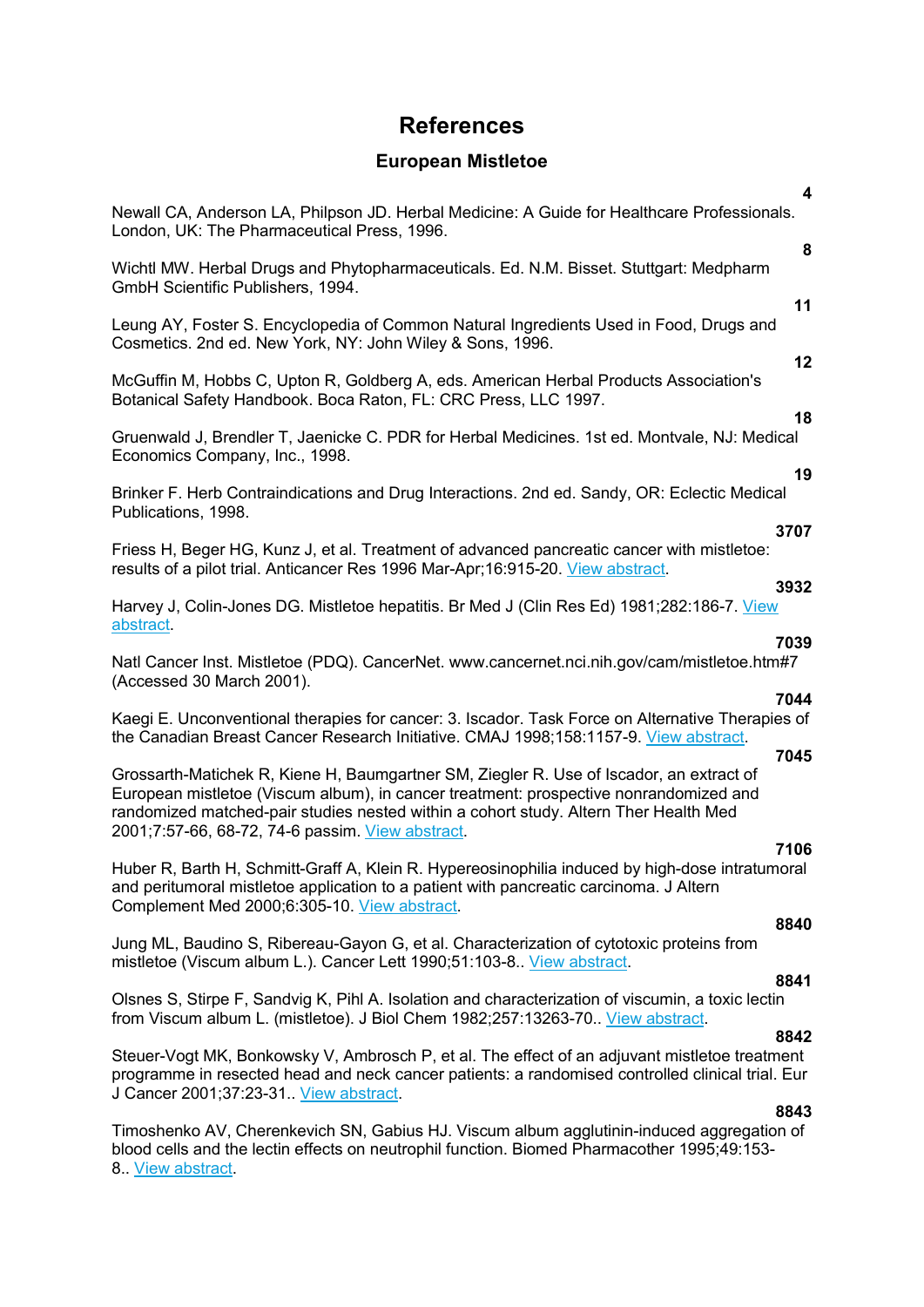**8844** 

Bussing A, Regnery A, Schweizer K. Effects of Viscum album L. on cyclophosphamide-treated peripheral blood mononuclear cells in vitro: sister chromatid exchanges and activation/proliferation marker expression. Cancer Lett 1995;94:199-205.. View abstract.

## **8845**

Kuttan G, Vasudevan DM, Kuttan R. Isolation and identification of a tumour reducing component from mistletoe extract (Iscador). Cancer Lett 1988;41:307-14.. View abstract.

## **8846**

Kuttan G, Kuttan R. Immunological mechanism of action of the tumor reducing peptide from mistletoe extract (NSC 635089) cellular proliferation. Cancer Lett 1992;66:123-30.. View abstract.

## **8847**

Kuttan G, Vasudevan DM, Kuttan R. Presence of a receptor for the active component of Iscador in ascites fluid of tumour bearing mice. Cancer Lett 1989;48:223-7.. View abstract.

## **8848**

Schaefermeyer G, Schaefermeyer H. Treatment of pancreatic cancer with Viscum album (Iscador): a retrospective study of 292 patients 1986-1996. Complement Ther Med 1998;6:172-7. **8849** 

Stirpe F, Sandvig K, Olsnes S, et al. Action of viscumin, a toxic lectin from mistletoe, on cells in culture. J Biol Chem 1982;257:13271-7.. View abstract.

## **9769**

**9770** 

Deliorman D, Calis I, Ergun F. A new acyclic monoterpene glucoside from Viscum album ssp. album. Fitoterapia 2001;72:101-5.

Tusenius KJ, Spoek JM, Kramers CW. Iscador Qu for chronic hepatitis C: an exploratory study. Complement Ther Med 2001;9:12-6.. View abstract.

## **10672**

Ernst E, Schmidt K, Steuer-Vogt MK. Mistletoe for cancer? A systematic review of randomised clinical trials. Int J Cancer 2003;107:262-7.. View abstract.

Styczynski J, Wysocki M. Alternative medicine remedies might stimulate viability of leukemic cells. Pediatr Blood Cancer 2006;46:94-8. View abstract.

## **15258**

**15101** 

Elsasser-Beile U, Leiber C, Wolf P, et al. Adjuvant intravesical treatment of superficial bladder cancer with a standardized mistletoe extract. J Urol 2005;174:76-9. View abstract.

#### **15349**

Heinzerling L, von Baehr V, Liebenthal C, et al. Immunologic effector mechanisms of a standardized mistletoe extract on the function of human monocytes and lymphocytes in vitro, ex vivo, and in vivo. J Clin Immunol 2006;26:347-59. View abstract.

#### **15350**

Finall AI, McIntosh SA, Thompson WD. Subcutaneous inflammation mimicking metastatic malignancy induced by injection of mistletoe extract. BMJ 2006;333:1293-4. View abstract.

## **15351**

Grossarth-Maticek R, Ziegler R. Prospective controlled cohort studies on long-term therapy of breast cancer patients with a mistletoe preparation (Iscador). Forsch Komplementarmed 2006;13:285-92. View abstract.

#### **15352**

Bauer C, Oppel T, Rueff F, Przybilla B. Anaphylaxis to viscotoxins of mistletoe (Viscum album) extracts. Ann Allergy Asthma Immunol 2005;94:86-9. View abstract.

## **16385**

Schoffski P, Breidenbach I, Krauter J, et al. Weekly 24 h infusion of aviscumine (rViscumin): A phase I study in patients with solid tumours. Eur J Cancer 2005;41:1431-8. View abstract.

## **24773**

Gorter, R. W., van Wely, M., Reif, M., and Stoss, M. Tolerability of an extract of European mistletoe among immunocompromised and healthy individuals. Altern.Ther.Health Med 1999;5(6):37-38. View abstract.

#### **24774**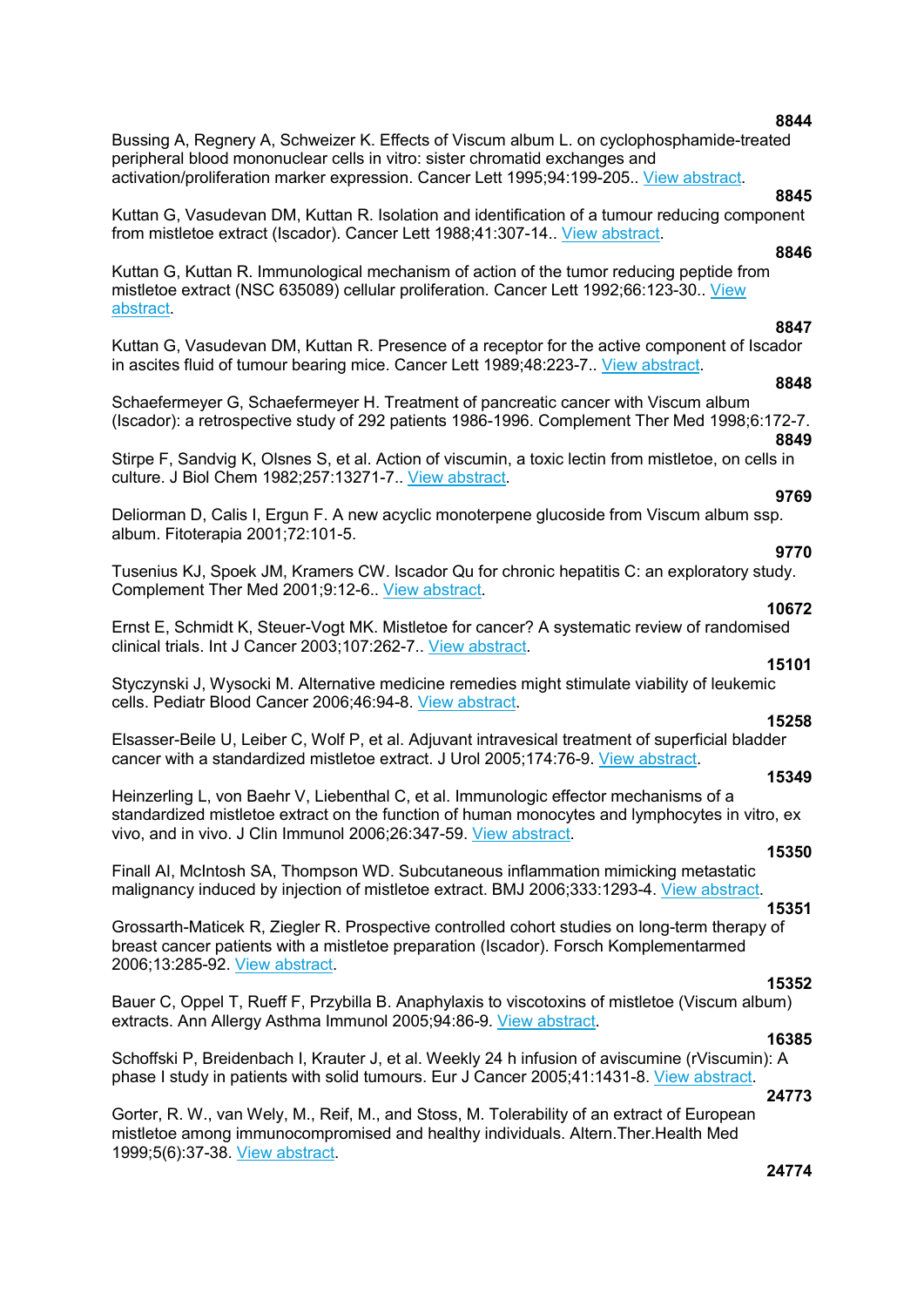Kim M, Park Y, Lee S, and et al. [Comparative study on the effects of a Viscum album (L.) extract (mistletoe) and doxycycline for pleurodesis in patients with malignant pleural effusion]. Korean Journal of Medicine 1999;57(suppl 2):s121.

## **24775**

Chernyshov VP, Omelchenko LI, Heusser P, and et al. Immunomodulatory actions of Viscum album (Iscador) in children with recurrent respiratory disease as a result of the Chernobyl nuclear accident. Complementary Therapies in Medicine 1997;5(3):141-146.

## **24776**

van Wely, M., Stoss, M., and Gorter, R. W. Toxicity of a standardized mistletoe extract in immunocompromised and healthy individuals. Am.J.Ther. 1999;6(1):37-43. View abstract.

### **24777**

Semiglazov, V. F., Stepula, V. V., Dudov, A., Schnitker, J., and Mengs, U. Quality of life is improved in breast cancer patients by Standardised Mistletoe Extract PS76A2 during chemotherapy and follow-up: a randomised, placebo-controlled, double-blind, multicentre clinical trial. Anticancer Res 2006;26(2B):1519-1529. View abstract.

## **24778**

Böcher E, Stumpf C, Büssing A, and et al. [Prospective assessment of toxicity of high dose Viscum album L. infusions in patients with progressive malignomas]. Zeitschrift fur Onkologie 1996;28(4):97-106.

#### **24779**

Chernyshov, V. P., Heusser, P., Omelchenko, L. I., Chernyshova, L. I., Vodyanik, M. A., Vykhovanets, E. V., Galazyuk, L. V., Pochinok, T. V., Gaiday, N. V., Gumenyuk, M. E., Zelinsky, G. M., Schaefermeyer, H., and Schaefermeyer, G. Immunomodulatory and clinical effects of Viscum album (Iscador M and Iscador P) in children with recurrent respiratory infections as a result of the Chernobyl nuclear accident. Am J Ther. 2000;7(3):195-203. View abstract.

#### **24780**

Kleeberg, U. R., Suciu, S., Brocker, E. B., Ruiter, D. J., Chartier, C., Lienard, D., Marsden, J., Schadendorf, D., and Eggermont, A. M. Final results of the EORTC 18871/DKG 80-1 randomised phase III trial. rIFN-alpha2b versus rIFN-gamma versus ISCADOR M versus observation after surgery in melanoma patients with either high-risk primary (thickness >3 mm) or regional lymph node metastasis. Eur.J Cancer 2004;40(3):390-402. View abstract.

#### **24781**

Gutsch J. [On the state of therapy of chronic myeloid leukemia in adults with the mistletoe preparation Helixor]. Ärztezeitschrift für Naturheilverfahren Physikalische Medizin Und Rehabilitation 1982;23(9):523-544.

Heiny BM. [Adjuvant treatment with standardized mistletoe extract reduces leukopenia and improves the quality of life of patients with advanced carcinoma of the breast getting palliative chemotherapy (VEC regimen)]. Krebsmedizin 1991;12:3-14.

## **24783**

**24782** 

Cazacu, M., Oniu, T., Lungoci, C., Mihailov, A., Cipak, A., Klinger, R., Weiss, T., and Zarkovic, N. The influence of isorel on the advanced colorectal cancer. Cancer Biother.Radiopharm. 2003;18(1):27-34. View abstract.

## **24784**

Dold U, Edler L, Maurer HC, et al., eds. [Adjuvant Cancer Therapy in Advanced Non-Small Cell Bronchial Cancer: Multicentric Controlled Studies To Test the Efficacy of Iscador and Polyerga]. Stuttgart, Germany: Georg Thieme Verlag, 1991.

#### **24785**

Douwes, F. R., Wolfrum, D. I., and Migeod, F. [Results of a prospective randomized study on chemotherapy versus chemotherapy plus "biological response modifier" in metastatic colorectal carcinoma]. Krebsgeschehen 1986;18(6):155-164.

## **24786**

Piao, B. K., Wang, Y. X., Xie, G. R., Mansmann, U., Matthes, H., Beuth, J., and Lin, H. S. Impact of complementary mistletoe extract treatment on quality of life in breast, ovarian and non-small cell lung cancer patients. A prospective randomized controlled clinical trial. Anticancer Res 2004;24(1):303-309. View abstract.

## **24787**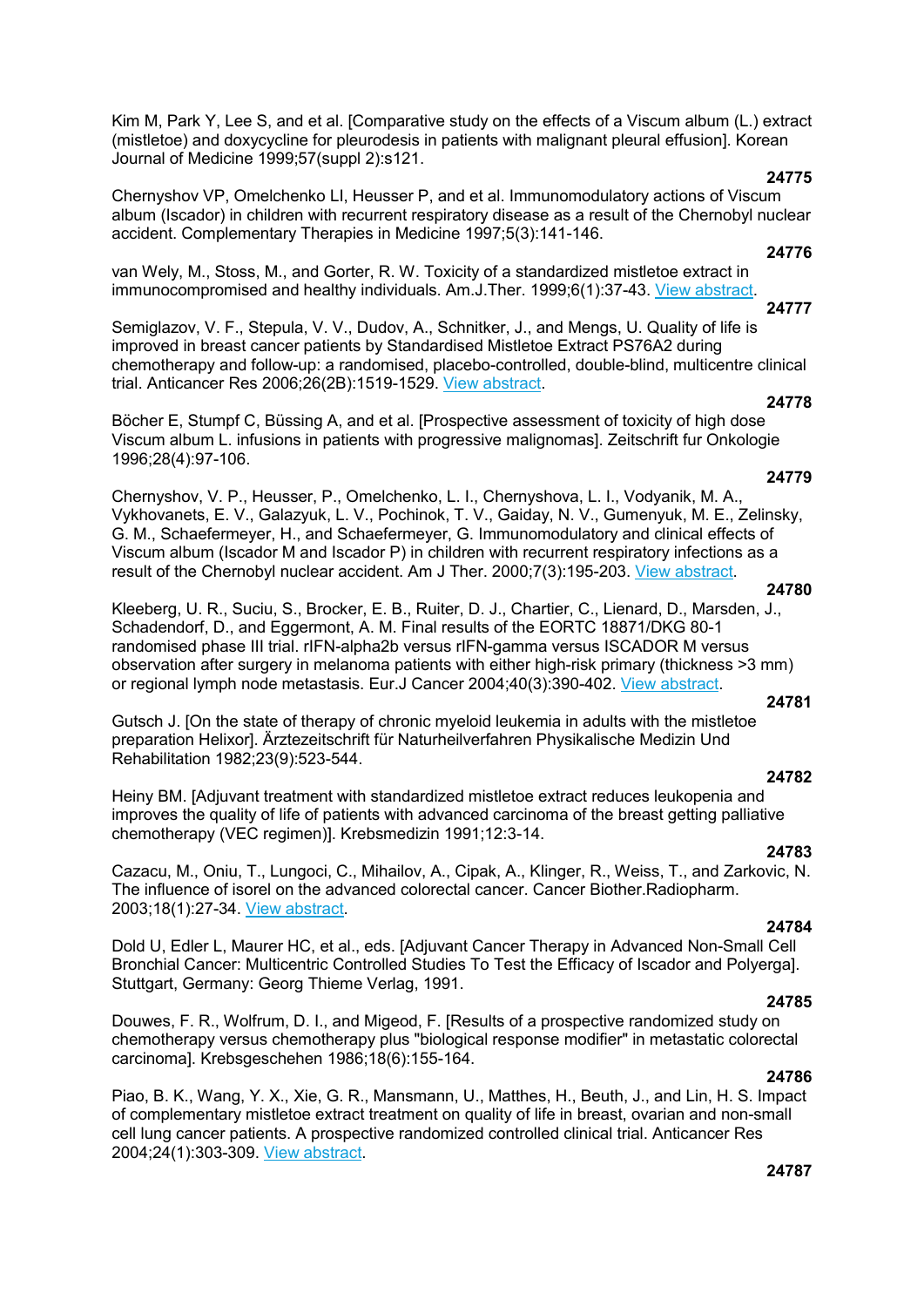Salzer G and Havelec L. [Adjuvant treatment with Iscador of operated stomach carcinoma: a prospective randomized study]. Dtsch Z Onkol 1983;4:106-111.

### **24788**

Semiglasov, V. F., Stepula, V. V., Dudov, A., Lehmacher, W., and Mengs, U. The standardised mistletoe extract PS76A2 improves QoL in patients with breast cancer receiving adjuvant CMF chemotherapy: a randomised, placebo-controlled, double-blind, multicentre clinical trial. Anticancer Res. 2004;24(2C):1293-1302. View abstract.

## **24789**

Douwes FR, Kalden M, Frank G, and et al. [Treatment of advanced colorectal carcinoma: efficacy test of the combination of 5-fluorouracil and tetrahydrofolic acid versus 5-fluorouracil and tetrahydrofolic acid in combination with an optimized Helixor treatment]. Deutsche Zeitschrift für Onkologie 1988;3:63-67.

## **24790**

Salzer G, Danmayr E, Wutzlhofer F, and et al. [Adjuvant Iscador treatment of operated non small cell lung cancer]. Dtsch Zschr Onkol 1991;23(4):93-98.

## **24791**

Salzer G and Denck H. [Randomized study of recurrence prophylaxis with 5-Fluorouracil and a Viscum album preparation after resection for gastric carcinoma. Results of an interim evaluation]. Krebsgeschehen 1979;5:130-131.

## **24792**

Salzer, G. and Havelec, L. [Prevention of recurrence of bronchial carcinomas after surgery by means of the mistletoe extract Iscador. Results of a clinical study from 1969-1971]. Onkologie. 1978;1(6):264-267. View abstract.

## **24793**

Gutsch J, Berger H, Scholz G, and et al. [Prospective study of different adjuvant therapies (polychemotherapy, Helixor or control) of patients treated with radical mastectomy for breast cancer]. Deutsche Zeitschrift für Onkologie 1988;21:94-101.

## **24794**

Grossarth-Maticek, R. and Ziegler, R. Randomized and non-randomized prospective controlled cohort studies in matched pair design for the long-term therapy of corpus uteri cancer patients with a mistletoe preparation (Iscador). Eur.J Med Res 3-31-2008;13(3):107-120. View abstract. **24795** 

Keil TU. [An argument for mistletoe]. Münch Med Wschr 1980;122(27):995.

#### **24797**

Leroi, R. [Postoperative treatment of breast carcinoma with Viscum album]. Helv Chir Acta 1977;44(3):403-414. View abstract.

#### **24798**

Grossarth-Maticek, R. and Ziegler, R. Randomised and non-randomised prospective controlled cohort studies in matched-pair design for the long-term therapy of breast cancer patients with a mistletoe preparation (Iscador): a re-analysis. Eur J Med Res 11-30-2006;11(11):485-495. View abstract.

## **24799**

Hoffmann J. [Iscador treatment of patients with liver metastasis]. Krebsgeschehen 1979;6:172- 175.

## **24800**

Salzer G. [Practice of mistletoe therapy in surgical diseases]. Der Kassenarzt 1985;25(9):42, 45, 48.

## **24801**

Boie D and Gutsch J. [Helixor treatment in patients with liver metastases and liver cancer]. Krebsgeschehen 1979;11(5):141-144.

#### **24803**

Enesel, M. B., Acalovschi, I., Grosu, V., Sbarcea, A., Rusu, C., Dobre, A., Weiss, T., and Zarkovic, N. Perioperative application of the Viscum album extract Isorel in digestive tract cancer patients. Anticancer Res 2005;25(6C):4583-4590. View abstract.

## **24804**